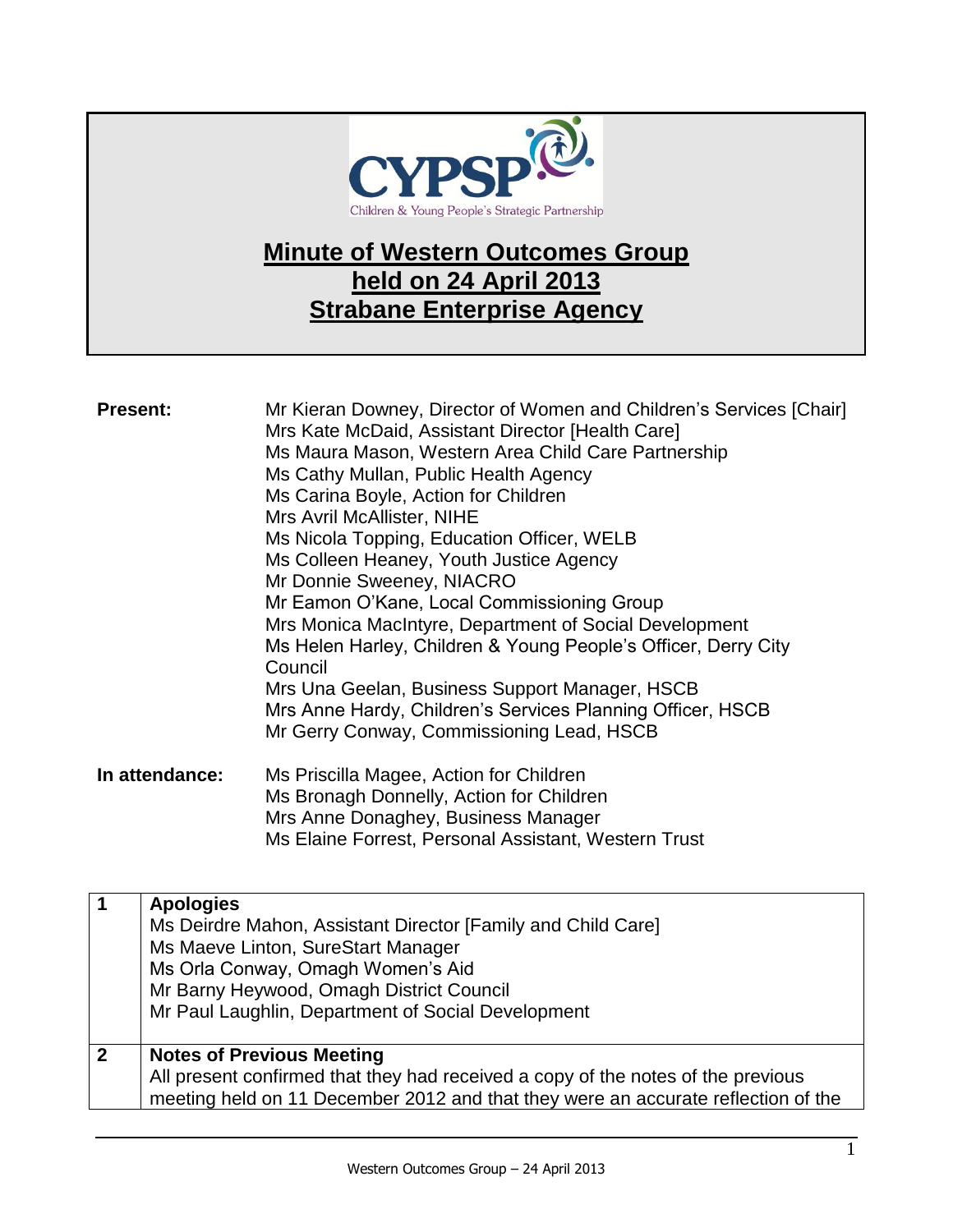|                | discussion that had taken place.                                                                                                                                                                                                                                                                                                                                                                                                                                                                                                                                                                                                                                                         |
|----------------|------------------------------------------------------------------------------------------------------------------------------------------------------------------------------------------------------------------------------------------------------------------------------------------------------------------------------------------------------------------------------------------------------------------------------------------------------------------------------------------------------------------------------------------------------------------------------------------------------------------------------------------------------------------------------------------|
| $\overline{3}$ | <b>Matters Arising</b>                                                                                                                                                                                                                                                                                                                                                                                                                                                                                                                                                                                                                                                                   |
|                | <b>Links to Regional Sub Groups</b><br>Mr Downey reported that there were a range of regional sub groups [Early<br>Intervention, Young Carers, Hidden Harm, Children and Young People with<br>Disabilities etc]. He said that at a meeting of the Chairs of the Outcomes Groups<br>discussion took place regarding inviting Sub Group Chairs, or local members of the<br>group, to an Outcomes Group meeting to enhance linkages and to allow<br>opportunities to discuss key themes. He reported that the CYPSP were looking at<br>alternative ways of future working. Mr Downey to take forward.                                                                                       |
|                | <b>Presentation on Family Support Hubs - June Meeting</b><br>Mr Downey advised that he had invited Mr Pat Armstrong, Head of Service [Fostering<br>& Adoption, Early Years and Family Support], to deliver a presentation on Family<br>Support Hubs at the next meeting on 19 June 2013. He reported that work was<br>continuing to bring the Omagh Hub up to the same operational level as the Derry<br>Hub.                                                                                                                                                                                                                                                                            |
|                | <b>Funding</b><br>Mr Conway advised that this forum was an opportunity to share information on<br>funding programmes and developments in services for children and young people<br>throughout the Western area. He said he was concerned that there was almost a<br>disconnection between funding streams e.g., SIF funding. He stated that the<br>Western Outcomes Group needed to influence and shape future proposals.                                                                                                                                                                                                                                                                |
|                | Mr Downey reported that a proforma was being designed for organisations to record<br>the outcomes achieved for children and young people based on the funding awarded<br>by the Western Outcomes Group. He advised that the proforma would be shared<br>with members and then forwarded to all groups in receipt of funding to complete.                                                                                                                                                                                                                                                                                                                                                 |
| 6              | <b>Community Family Support Programme - Pilot in Strabane</b><br>Mr Downey advised that a presentation had been delivered at the previous meeting<br>of Outcomes Chairs and Regional Outcomes Chairs on the Community Family<br>Support Programme, an initiative by the Department for Employment and Learning,<br>which is currently being piloted in Strabane. The pilot is being delivered to 44<br>disadvantaged families over a 26 week period in Belfast, Strabane, Cookstown and<br>Newtownabbey. It is planned that the programme will support over 500 families<br>when it is rolled out across the five Trust areas from September 2013 - March 2015,<br>with a budget of £4M. |
|                | Mr Downey expressed his concern at the disconnection at government level<br>regarding the implementation of the programme, as Trusts had not been involved at<br>the design or implementation of the project, and funding had not been routed via the<br>Children and Young People's Strategic Partnership. He undertook to raise this issue                                                                                                                                                                                                                                                                                                                                             |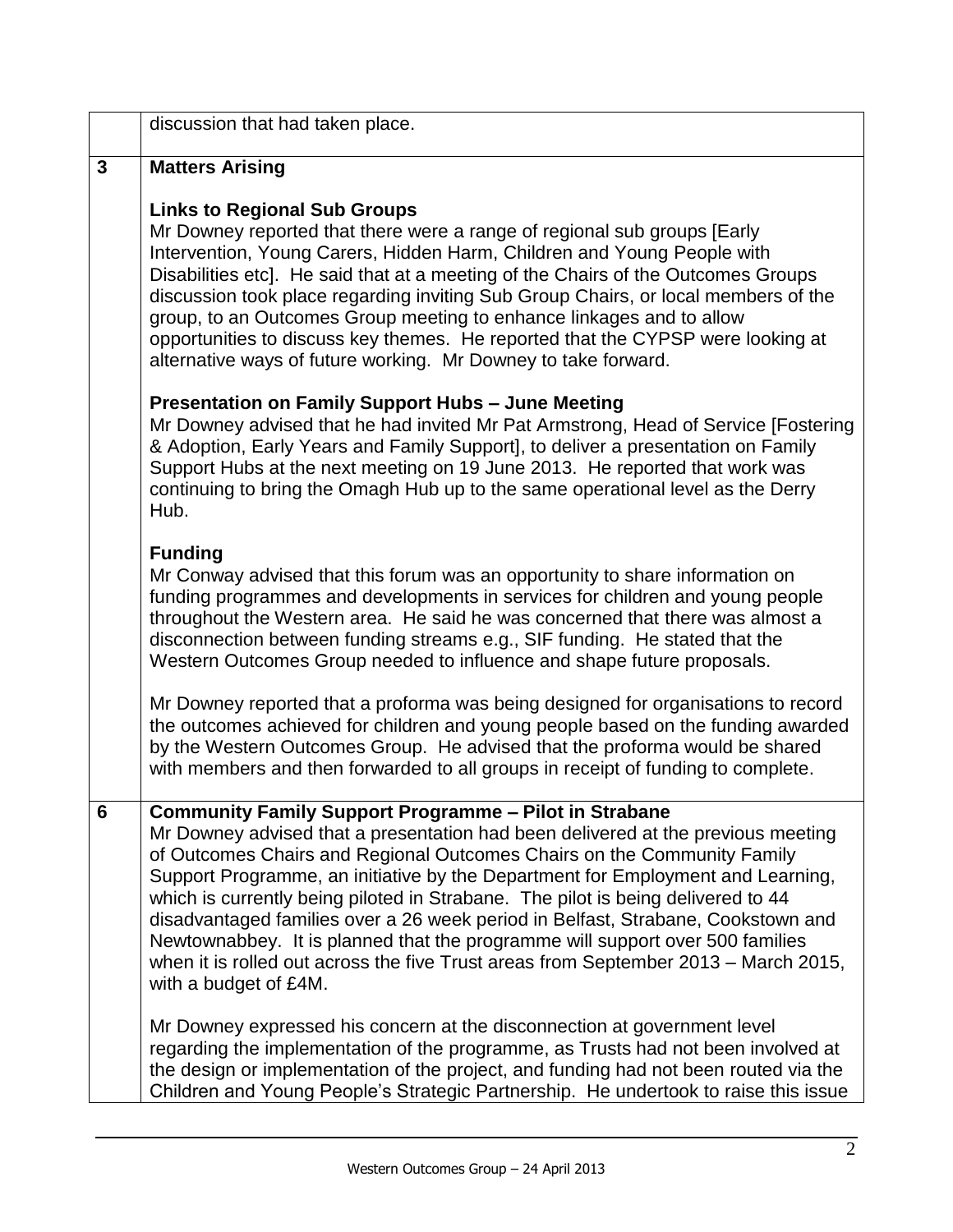|   | at the DHSSPS. Mrs Hardy requested members to forward her any information on<br>the programme, which she agreed to share with Mr Leeson, Professional Advisor for<br>Children's Services Planning, HSCB.                                                                                                                                                                                                   |
|---|------------------------------------------------------------------------------------------------------------------------------------------------------------------------------------------------------------------------------------------------------------------------------------------------------------------------------------------------------------------------------------------------------------|
|   | Members acknowledged that some families involved in the pilot may already be<br>known to the Trust, but were concerned that the programme did not connect to some<br>of the interventions currently being offered.                                                                                                                                                                                         |
|   | Mr O'Kane said that a precedent was being created by offering £3,000 to people who<br>completed the programme and asked if there was any evidence to substantiate the<br>benefits of offering financial incentives. He reported that the Strengthening Families<br>Programme, where attendance was on a voluntary basis, had a 95% attendance<br>rate, and the programme was well evaluated.               |
|   | Mr Downey agreed to keep members apprised of developments.                                                                                                                                                                                                                                                                                                                                                 |
|   | Mr Downey welcomed Ms Maria Herron, Parenting NI, to the meeting and confirmed<br>that he had forwarded members the following two papers from Ms Herron:-                                                                                                                                                                                                                                                  |
|   | $\triangleright$ Report on Fourth Meeting of the Western Parents Reference Group.<br>> Proposed Tasks for Western Parents Reference Group.                                                                                                                                                                                                                                                                 |
|   | Mr Downey said the Western Outcomes Group had reaffirmed links with Parenting NI<br>at the successful development day on 27 February 2013 and thanked Ms Herron for<br>the insightful and useful comments provided by parents in relation to the key<br>indicators which were detailed in the above report from the group.                                                                                 |
|   | Ms Herron requested the Western Outcomes Group to identify future tasks for the<br>WPRG to give the group focus for the year ahead. Mr Conway said the Western<br>Outcomes Group needed to be clear as to what tasks they could ask the WPRG to<br>undertake to ensure that the group was not overloaded. Discussion took place on<br>possible future tasks for the group.                                 |
|   | Mr Downey agreed to attend the next meeting of the Western Parents Reference<br>Group. Mrs Hardy suggested that a representative from the Locality Planning<br>Groups should also attend. Mr Downey said he would take the opportunity to raise<br>awareness of the Children's Emotional Health and Wellbeing Strategy and would<br>consult with the group in the future regarding Transforming Your Care. |
|   | Ms Herron withdrew from the meeting.                                                                                                                                                                                                                                                                                                                                                                       |
| 4 | <b>Updates from Locality Planning Groups</b><br>Mr Downey noted that update reports from the Locality Planning Groups were very<br>informative and allowed a connection between the Locality Planning Groups and the<br>Western Outcomes Group. Members endorsed the valuable resource of the Locality<br>Planning Groups within the Western area.                                                         |
|   |                                                                                                                                                                                                                                                                                                                                                                                                            |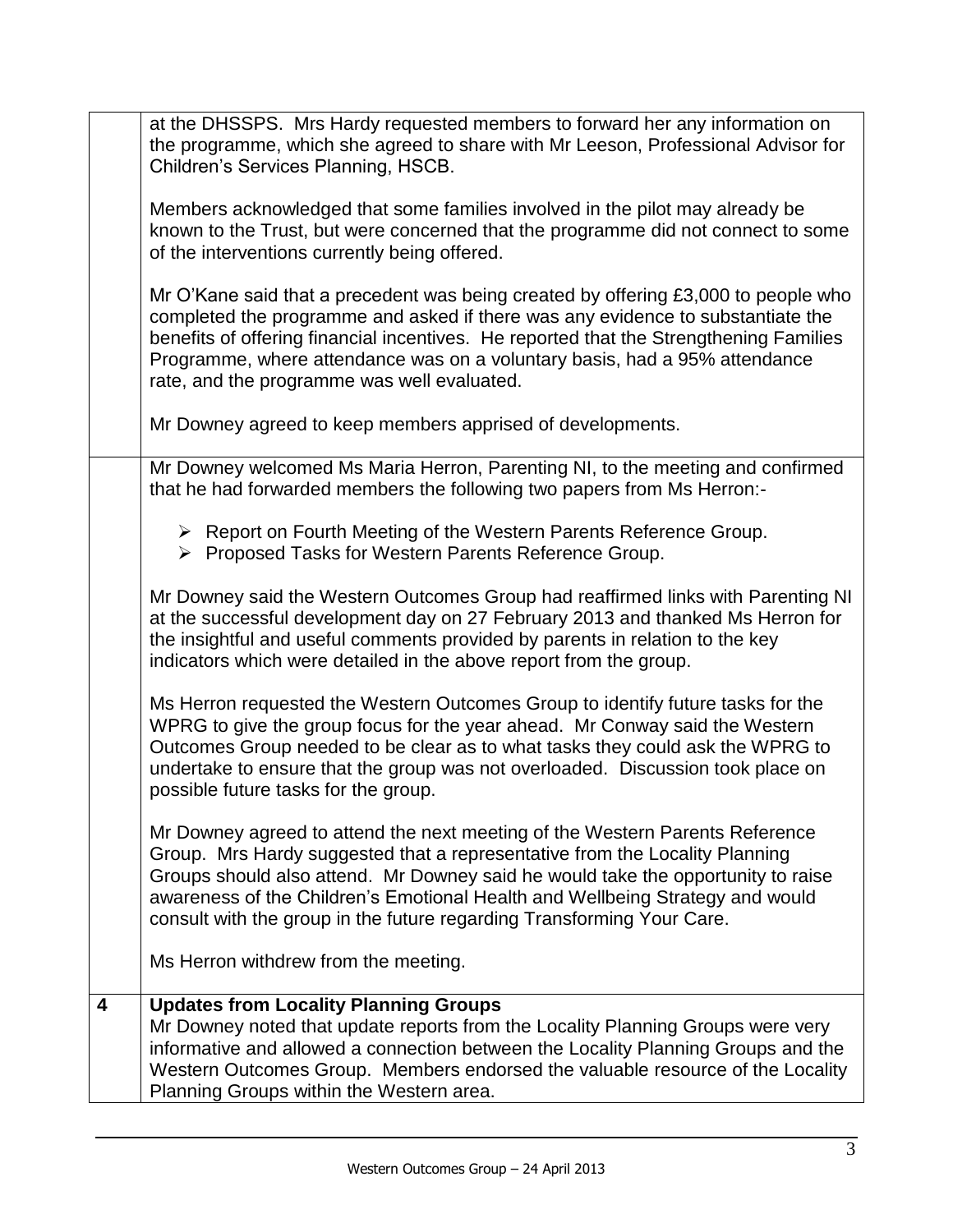|   | Mr Conway suggested that it may be beneficial to invite representatives from the<br>Locality Planning Groups to a future meeting to allow an opportunity to present their<br>issues to ensure that there was no dislocation and to ensure strategic alignment.<br>Mrs Hardy noted that the forthcoming stakeholder events would be an opportunity for<br>joint working.<br>Mrs MacIntyre expressed concern for children and vulnerable families when funding<br>for successful projects ceased.<br>Mr Downey stressed the importance of all funding streams being routed via the<br>Western Outcomes Group. |
|---|-------------------------------------------------------------------------------------------------------------------------------------------------------------------------------------------------------------------------------------------------------------------------------------------------------------------------------------------------------------------------------------------------------------------------------------------------------------------------------------------------------------------------------------------------------------------------------------------------------------|
|   | Mrs Hardy agreed to prepare a draft programme for the local stakeholder events and<br>said these would ensure a connection with people in the local areas and the Locality<br><b>Planning Groups.</b>                                                                                                                                                                                                                                                                                                                                                                                                       |
|   | Ms Harley proposed that the stakeholder events should be child focused.                                                                                                                                                                                                                                                                                                                                                                                                                                                                                                                                     |
|   | It was agreed that "Updates from Locality Planning Groups" would remain a standing<br>item on future agendas to keep members apprised of developments.                                                                                                                                                                                                                                                                                                                                                                                                                                                      |
| 5 | <b>Workshop Report - Actions to take forward</b><br>Mr Downey reported that he had thanked Mr Eamon McTernan, on behalf of<br>members, for facilitating the development day on 27 February 2013.                                                                                                                                                                                                                                                                                                                                                                                                            |
|   | <b>Membership</b><br>Mr Downey reported that he was meeting Chief Superintendent Cargin on<br>29 April 2013 and advised that he would take the opportunity to discuss<br>representation from the PSNI on the Western Outcomes Group.                                                                                                                                                                                                                                                                                                                                                                        |
|   | Mrs McIntyre advised that she would be moving to a post in the Omagh locality, but<br>said would be happy to represent DSD on the Western Outcomes Group.                                                                                                                                                                                                                                                                                                                                                                                                                                                   |
|   | <b>Stakeholder Events</b><br>It was agreed that five stakeholders events to demonstrate the role and work of the<br>group to voluntary sector agencies and community networks would be planned for<br>Omagh, Fermanagh, Derry, Strabane and Limavady.                                                                                                                                                                                                                                                                                                                                                       |
|   | <b>Vice-Chair</b><br>It was agreed that representatives from voluntary and community groups would<br>decide on a Vice-Chair and confirm a nomination at the next meeting.                                                                                                                                                                                                                                                                                                                                                                                                                                   |
|   | <b>Rotation of Venues for Meetings</b><br>Ms Harley undertook to check availability of a Council venue for the next meeting.<br>It was agreed that Ms Harley and Mrs Donnelly would give an overview of the Early<br>Intervention Strategic Partnership as it continues to work towards establishing Derry                                                                                                                                                                                                                                                                                                  |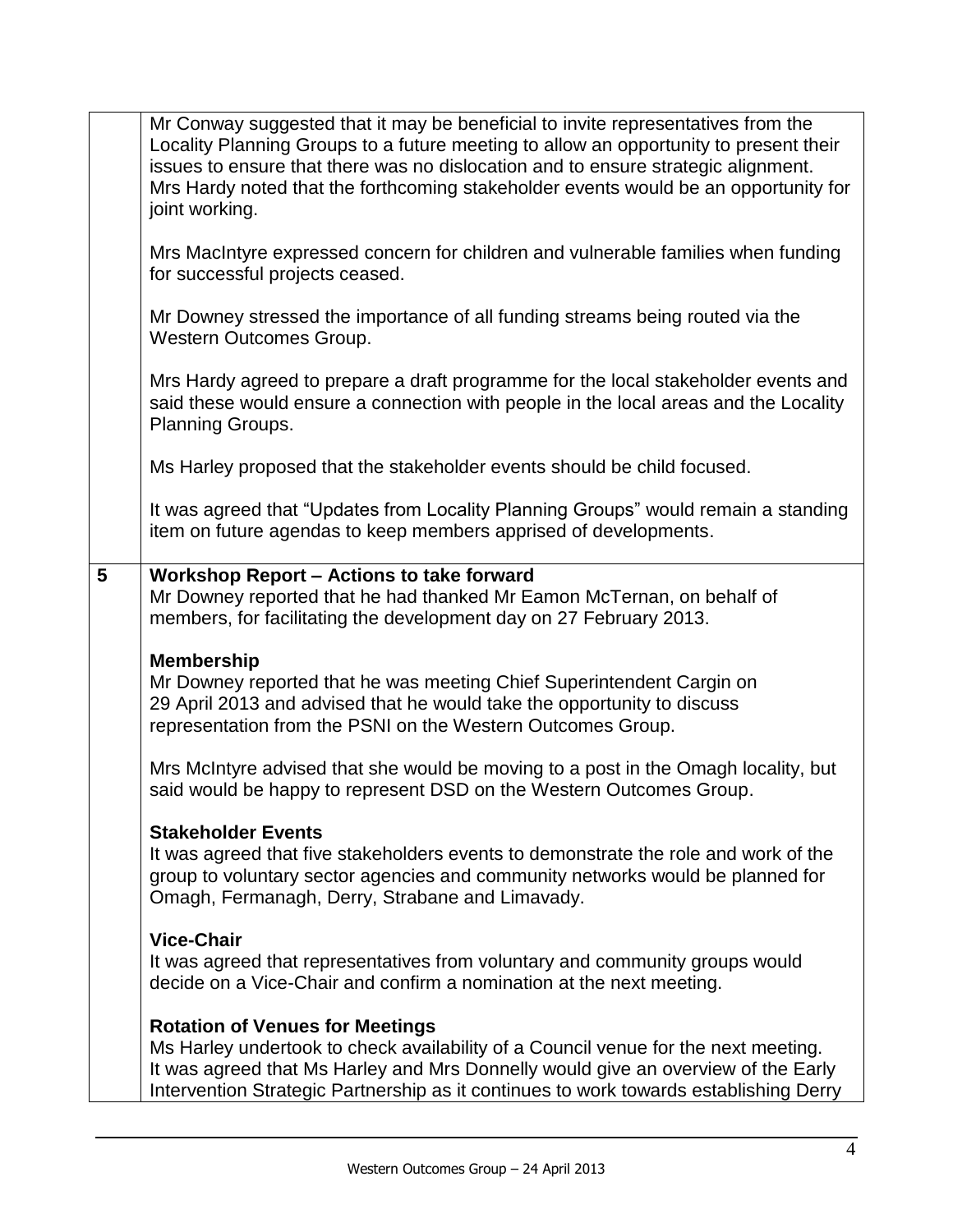| as an Intervention City, and an update on SIF, at the June meeting.                                                                                                                                                                                                                                                                                                                                                                                                                                                                                                                                                                                                        |
|----------------------------------------------------------------------------------------------------------------------------------------------------------------------------------------------------------------------------------------------------------------------------------------------------------------------------------------------------------------------------------------------------------------------------------------------------------------------------------------------------------------------------------------------------------------------------------------------------------------------------------------------------------------------------|
| <b>Funding</b><br>Mrs Hardy reported that there may be the possibility of additional funding along with<br>the £100,000 recurrent funding for 2013/14 and agreed to keep Mr Downey apprised<br>of the final allocation which would be transferred to the Trust. She said it was<br>important for the group to identify what outcomes would be expected from this<br>funding. Members agreed that other possible funding sources would need to be<br>included.                                                                                                                                                                                                              |
| Mr Downey advised that there was .5 WTE support post available within the Western<br>Trust to assist with procurement, as this was a protracted process.                                                                                                                                                                                                                                                                                                                                                                                                                                                                                                                   |
| It was agreed that the following members would chair three sub groups to identify<br>outcomes:-<br>Theme One – Mr Conway<br>Theme $Two - Ms$ Topping<br>Theme Three - Ms Heaney                                                                                                                                                                                                                                                                                                                                                                                                                                                                                            |
| Members to approach the Chairs if they wish to become involved. Mrs Hardy and<br>Mrs Donaghey to meet with the three Chairs. To be discussed at the next meeting.                                                                                                                                                                                                                                                                                                                                                                                                                                                                                                          |
| Locality Outcome Monitoring 2006 - 2012<br>Mr Downey said that the Locality Outcome Monitoring report for 2006 - 2012 was a<br>rich source of data which detailed indicators down to ward level. He noted that the<br>report highlighted some worrying outcomes for the Western area and said there was<br>a need to dissect information into a summarised format. Mrs Hardy advised that<br>Mrs Geelan and Mrs Maxwell would begin to take this forward. It was agreed that<br>Mrs Geelan, Mrs McDaid, Ms Mason, Mrs Magee and Mrs Donnelly would review the<br>qualitative information.                                                                                  |
| Mrs Hardy advised that Mrs Geelan was leading on a review of Outcomes Groups<br>action plans to ensure a synchronised planning cycle for all groups.                                                                                                                                                                                                                                                                                                                                                                                                                                                                                                                       |
| <b>CYPSP Think Family Sub Group</b><br>Mr Conway advised of funding for a Divert programme in the northern sector of the<br>Trust. He also said that the Arc Healthy Living Centre in Irvinestown were running an<br>extensive drug and alcohol programme since 1 April 2013. Mr Conway<br>acknowledged that funding was limited in respect of drug and alcohol projects. He<br>said there was a need to look at training needs and reported that the PHA were<br>looking at a new strategic direction in relation to drugs and alcohol issues and that<br>this needed to be embedded within contracts.<br>It was agreed that this would remain as a standing agenda item. |
|                                                                                                                                                                                                                                                                                                                                                                                                                                                                                                                                                                                                                                                                            |